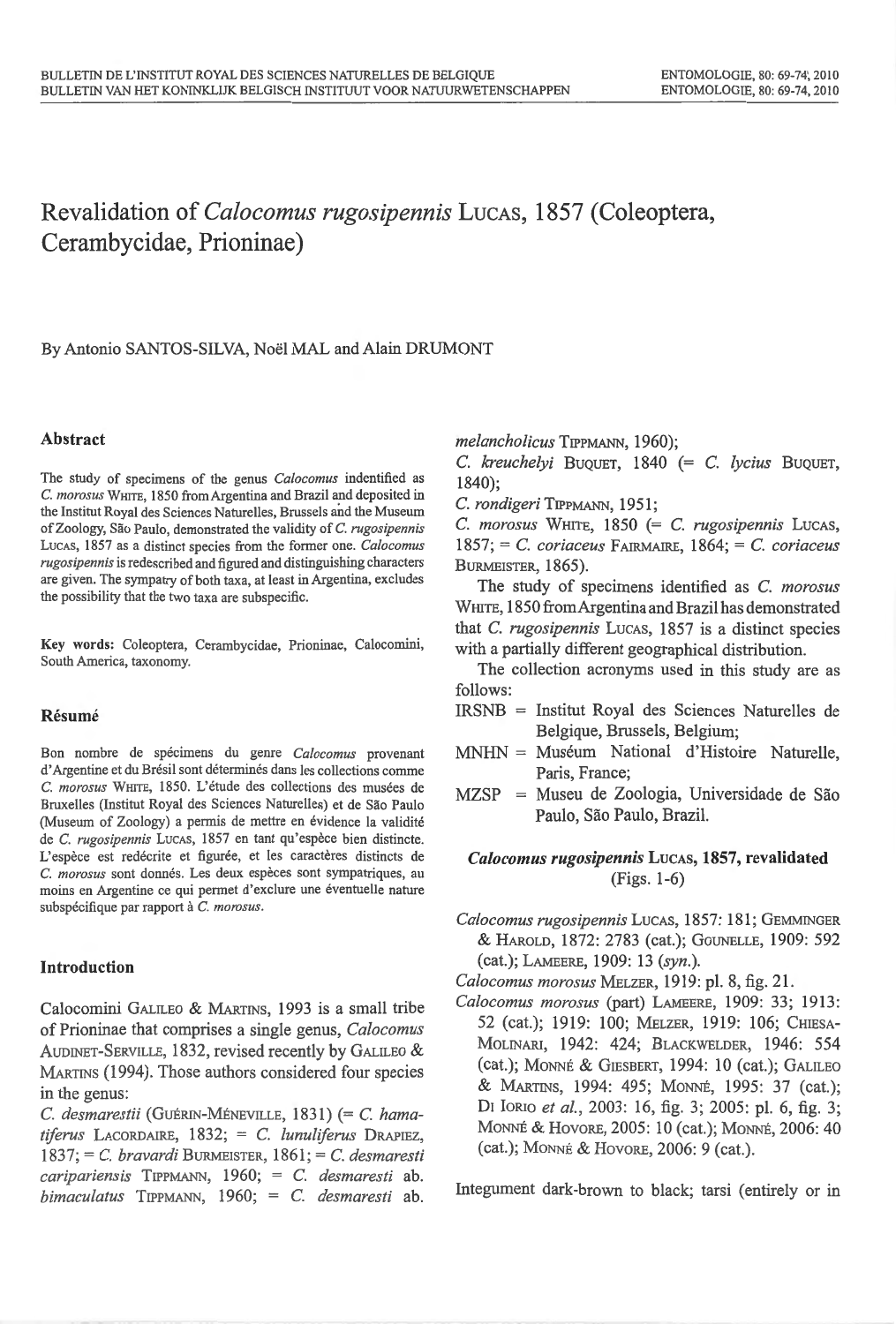part) brown or light-brown (sometimes all tarsi darkbrown); scape and pedicel dark-brown to black; color of antennomeres variable, but usually gradually lighter from antennomere IX (sometimes most antennomeres are clear); elytra and scutellum dark-brown.

*Male* (Figs. 1, 2). Head with a deep, wide furrow between the eyes, gradually shallower and narrower towards the occiput; pilosity moderately long and abundant; punctation of dorsal surface coarse and confluent; ocular carina low but distinct between the middle and the posterior ocular edge; distance between upper ocular lobes from 0.8 to 1.1 times the greatest width of scape; distance between lower ocular lobes from 2.0 to 2.4 times the greatest width of scape. Genal apex triangular (sometimes rounded). Hypostomal area well delimited, depressed near gula, strongly elevated close to mentum, finely and abundantly granulated; pilosity long, finely and moderately abundant. Mandibles coarsely, deeply, confluently and profusely punctate on dorsal face and laterally. Antennae with twelve (more frequently) or thirteen (less frequently) segments, reaching, or almost reaching, the apical third of elytra; last antennomere not or only weakly divided, or (less frequently) distinctly divided.

*Pro no tum* coarsely, profusely, deeply and confluently punctate; pilosity yellowish, moderately long and sparse, denser laterally and on central area. Prosternum with pilosity yellowish, very profuse. Prostemal process wide, convex or almost flat in central area; apex distinctly enlarged and subtriangular or centrally projected into a rounded lobe. Scutellum large, subtriangular, glabrous or with sparse short hairs; apex narrowly rounded; length of exposed part behind the prothoracic hairs from 0.8 to 0.9 the greatest width (sometimes only slightly longer*ca.* 1.1 times). Elytra glabrous, narrowed towards apex; outer apical angle rounded and sutural angle slightly projected or with short spine; punctures coarse (finer towards apex), deep and very profuse. Metasternum and metepistemae with yellowish pilosity, very profuse, except on triangular central area that is glabrous or almost glabrous.

*Ventrite I* (Fig. 5) finely and moderately profusely punctate; ventrites II-IV sparsely or moderately sparsely punctate on central area and distinctly punctate laterally; pilosity of ventrites I-V moderately long, recumbent and profuse, mainly laterally. Lateral faces of metatibiae flat and dorsal face very narrow.

*Female* (Figs. 3, 4). Antennae with eleven articles, reaching or just surpassing the basal third of elytra. Ventrites glabrous and very finely and sparsely punctate (punctures somewhat coarser and more abundant on apex of ventrite V).

DIMENSIONS IN MM (MALE/FEMALE): Total length (from apex of antenna! tubercles to elytral apex), 22.3-37.0/29.3- 34.5; prothoracic length (central area), 3.5-6.0/5.0-6.3; prothoracic width (between the apices of lateral angles), 9.1-14.4/11.5-13.8; humeral width, 10.0-15.6/13.8-16.0; elytral length, 15.624.6/20.9-25.0.

TYPE, TYPE LOCALITY: Holotype male, from "Brésil interieur", deposited in the MNHN.

According to PAPAVERO (1971), Castelnau arrived at Rio de Janeiro (Brazil) on 17 June 1843, and leaving from there, crossed several Brazilian states until leaving Brazil to Bolivia. Subsequently, on December 1846, he entered Brazil again through Tabatinga (Amazonas) and on 5 April 1847, he left the country bound for French Guiana. Thus, it is impossible to know in which region of Brazil the holotype of C. *rugosipennis* was actually collected.

COMMENTS: GOUNELLE's work (1909), which was not mentioned in Monné's catalogue (2006), was the first to mention a precise locality for the species: Jatai (Goias, Brazil).

LAMEERE (1909) synonymyzed C. *rugosipennis* with C. *morosus* and recorded: "M. Gounelle, qui a rapporte l'Insecte de Goyaz et qui a pu comparer ses exemplaires avec des individus provenant de la Republique Argentine, considère qu'il n'y a pas de différence entre l'espèce *rugosipennis* et l'espèce *coriaceus*, toutes deux synonymes du *morosus* de White, dont le nom a la priorité". GOUNELLE (1909) did not discuss anything about C. *rugosipennis,* merely mentioning the work in which the species was described. We were unable to find any work in which GOUNELLE commented on the species ofLucAs (1857) and C. *coriaceus* Fairmaire and/ or C. *coriaceus* Burmeister (LAMEERE did not specify which of these two latter species). Besides, the works of GouNELLE and LAMEERE were published in 1909. As GouneLLE (1909) used C. *rugosipennis* as a valid species, it is improbable that he had actually recorded the synonymy, pointed out by LAMEERE ( 1909) in a work previous to 1909.

We examined photographs of the holotype female of C. *morosus,* that allowed us to conclude that C. *coriaceus* Fairmaire and C. *coriaceus* BURMEISTER, besides C. morosus m. nigromaculatus HEYROVSKY, 1963 and C. *morosus* m. *lameerei* HEYROVSKY, 1963 , really are synonyms of White's species.

HEYROVSKY (1963) mistakenly wrote: "Chez Ia forme typique, les elytres sont noires. Mais il existe aussi des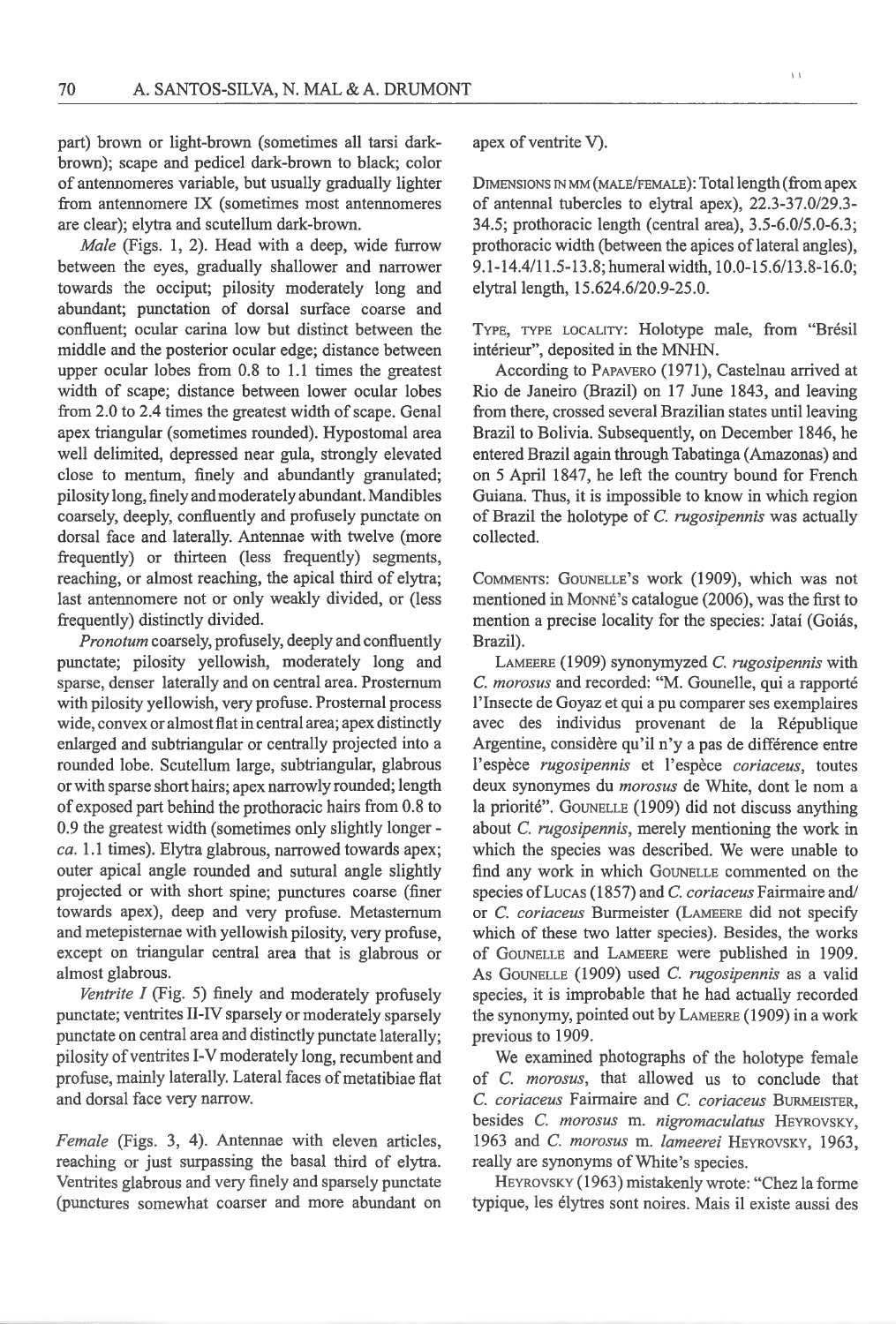exemplaires dont les elytres sont brun-rouge et portent une maculle apicale triangulaire noire. Je nomme cette fonne pas encore decrite: m. *nigromaculatus* n.". On the elytral color of the holotype of C. morosus, WHITE (1850) recorded: "ferruginous, in some places darkish brown".

GALILEO & MARTINS (1994) commented on the elytral color in males of C. *morosus* (translated): "... and elytra, brown-yellowish" and "triangular dark spot at apical region of elytra". When commenting on the females, the authors did not say what was the elytral color, but it is possible to infer that they affinned that it is variable, because they commented on the general coloring (translated): "General color dark-brownreddish to black". Thus, it is possible to conclude that the description of the coloration in males refers only to C. *morosus,* but in the case of females, involves the two species: C. *morosus* and C. *rugosipennis.* 

MoNN£ (2006) listed some references to C. *morosus,*  but it is now not possible to know the species involved (C. *morosus,* C. *rugosipennis* or both): FRENZEL, 1891: 331 (distr.); BRUCH, 1912: 183; BasQ, 1934: 336; 1943: 22; 1947: 9; PROSEN, 1944: 23; 1947: 317; BUCK, 1959: 579 (distr.); DUFFY, 1960: 57 (hosts); MaNNE, 2002: 10 (cat. hosts); D1 laRJa, *in* CoRDa *eta/.,* 2004: 76 (hosts).

*Calocomus rugosipennis* differs from C. *morosus*  in the following respects: elytra black in both sexes (Figs. 1, 3); last antennomere, usually, not or weakly divided (in any specimen examined the division results in a distinctly separate segment); mesosternal process in general more elevated; metasternum and metepisternae of females (Fig. 4) with pilosity longer and more profuse; abdomen of males shorter (Fig. 2); ventrites of males usually with pilosity moderately more profuse (Figs. 2, 5); ventrites of males with punctures sparser, mainly on central region (Figs. 2, 5) (rarely not so); ventrites of females flatter and with punctures very sparse (Figs. 4, 6); lateral faces of metatibiae flat and dorsal face very narrow in both sexes.

In C. *morosus:* elytra in males brown-yellowish with black apical spot (Fig. 7); elytra in females (Fig. 9) brownyellowish with some irregular areas lighter and other darker; last antennomere frequently divided, forming a distinct antennomere; mesosternal process, in general, weakly elevated; metasternum and metepisternae in females (Figs. 10, 12) with pilosity shorter and less profuse; abdomen of males longer (Fig. 8); ventrites of males usually with pilosity sparser (Figs. 8, 11); ventrites of males with punctures more abundant (Figs. 8, 11); ventrites of females more convex and evidently punctate (Figs. 10, 12); lateral faces of metatibiae, in both sexes, rounded and dorsal face rounded and wide.

Another character that is somewhat constant in males of C. *rugosipennis* is the length of the exposed part of the scutellum (behind the prothoracic hairs) that is approximately as long as the greatest width (Fig. 1). The males of C. *morosus* studied have the length of the scutellum smaller than the greatest width (Fig. 7).

The records of C. *morosus* from Argentina (Jujuy to Rio Negro) and Paraguay must be reviewed to be confirmed or not. Without doubt the species occurs in Argentina but as we have examined specimens of C. *rugosipennis* collected in the area attributed to C. *morosus,* it is necessary to verify whether both species occur throughout that area. We know that, at least partially, this happens, because we studied specimens of both species collected in more proximate localities in Argentina. That fact allows us to conclude that C. *rugosipennis* is not a subspecies of C. *morosus,*  because despite both occurring in the same area, we did not find intermediate specimens. Besides, we did not find specimens of C. morosus in central and east Brazil where only C. *rugosipennis* is present. It is probable that C. *rugosipennis* may also be present in Bolivia.

GALILEa & MARrTNs (1994) recorded C. *morosus*  (actually, C. *rugosipennis)* from Mato Grosso do Sul based on the material they studied ["Jaraguá, female symbol, XII.1956, W. Zikan col. (MZSP)"]. However, there are two localities with this same name: one in Mato Grosso and another in Mato Grosso do Sui. Therefore it is not possible to know in which of these two places the specimen was actually collected.

MATERJAL EXAMTNED: ARGENTINA, *Jujuy:* Tilcara, male, [no date of collection], Weiser col. (MZSP); male (ex. V. de Salvaza Collection), [no date of collection nor collector's name indicated] (IRSNB). *Salta:*  Rosário de La fronteira, female, I.1944, [no collector's name indicated] (MZSP); macho (ex. V. de Salvaza Collection), [no date of collection nor collector's name indicated] (IRSNB). BRASIL, macho (ex. Desbrochers Collection), [no date of collection and collector's name indicated] (IRSNB). *Goiás*: female, [no date of collection], P. Guimarães col. (MZSP); Leopoldo Bulh6es, female, XII.l933, R. Spitz col. (MZSP). *Mato Grosso do Sui:* Jaragua, female, 3.XII.1956, W. Zikan col. (MZSP); Porto Murtinho, female, XII.1929, R. Spitz col. (MZSP). *Minas Gerais:* Uberaba, female (ex. Le Moult Collection), [no date of collection nor collector's name indicated] (IRSNB). São Paulo: Batatais, male, 1 O.XI.1945, F. Lane col. (MZSP); female, X.1946 [no collector's name indicated] (MZSP).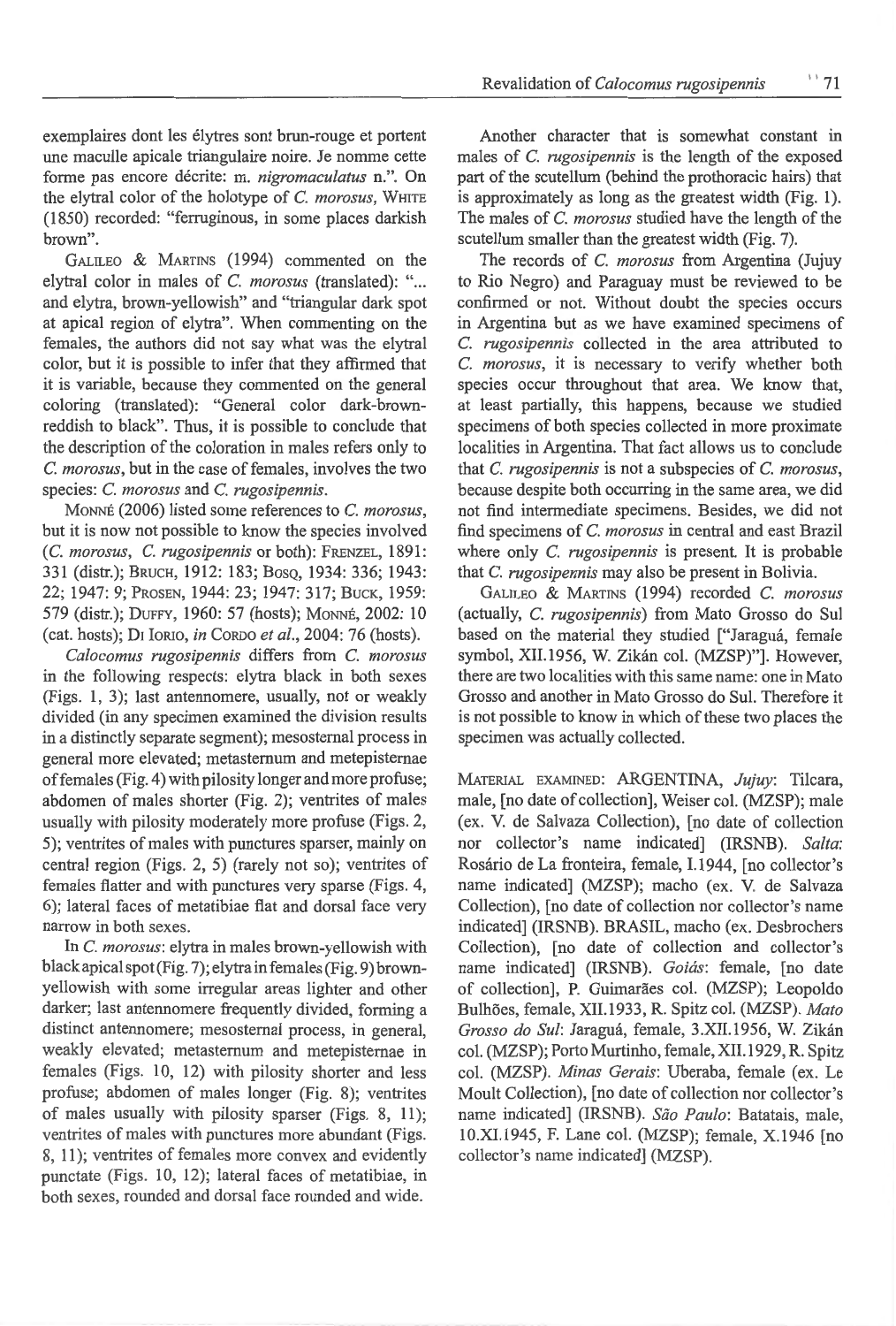## Key to the species of *Ca/ocomus* [adapted from GALILEO & MARTINS (1994))

- 1. Elytra densely and almost uniformly punctate throughout surface ............................................ 2
- Elytral punctation dense only on basal third, finer or absent in the remaining portion. Southern Bolivia, Paraguay, Argentina .......................... .. .........C. *desmarestii* (GUÉRIN-MÉNEVILLE, 1831)
- 2(1). Antennae in females with 20-22 articles (males unknown). Colombia ......................................... . ................................ C. *kreuchelyi* BuQUET, 1840 Antennae with less than 20 articles in both sexes ................................................................. 3
- 3(2). Ratio of humeral width/elytral length *ca.* 1 :3; elytral margins subparallel up to apical curvature (TIPPMANN, 1951). Peru ...................................... . .............................. C. *rondigeri* TlPPMANN, 1951 Ratio of humeral width/elytral length *ca*. 1:2; elytral margins more convergent towards apex .......................................................................... 4
- 4(3). Dorsal face of metatibiae very narrow and lateral faces flat. Brazil (Goiás, Mato Grosso do Sul, Minas Gerais, Sao Paulo),Argentina (Jujuy, Salta).......................C. rugosipennis LucAs, 1857 Dorsal face of metatibiae large and lateral faces rotmded. Bolivia, Argentina .............................. . ..................................... C. *morosus* WHITE, 1850

#### Acknowledgements

We would like to express our appreciation to Conrad P.D.T. Gillett (Norwich, United Kingdom) for reviewing the English part of this paper.

#### References

BLACKWELDER, R. E., 1946. Checklist of the coleopterous insects of Mexico, Central America, the West Indies and South America. Part 4. *Bulletin of the United States National Museum,* 185(4): 551-763.

Boso, J. M., 1934. Primera lista de coleópteros de la República Argentina dafiinos a Ia Agricultura. *Boletin del Ministerio de Agricultura de Ia Naci6n,* 36( 4): 313-346.

Boso, J. M., 1943. Segunda lista de Coleópteros de la República Argentina, dañinos a la Agricultura. *Boletín del Ministerio de Agricultura Naci6nal,* Direcci6n de Ia Sanidad

Vegetal, Division de Zoologia Agricola, Buenos Aires, 80 pp.

Boso, J. M., 1947. Catálogo preliminario de los Coleópteros del Paraguay, parte 3. *Revista de Ia Sociedad Cientifica del Paraguay,* 7(2): 5-32.

BRUCH, C., 1912. Catálogo sistemático de los Coleópteros de la Republica Argentina.Pars VIII. familia Cerambycidae (Prionini, Cerambycini, Lamiini). *Revista del Museo de La Plata,* 18: 179-226.

BUCK, P., 1959. Cerambycidae in der Sammlung des Instituto Anchietano de Pesquisas, Porto Alegre, Brasilien. *Pesquisas, Zoologia,* 3: 577-609 .

CHIESA-MOLINARI, O., 1942. Entomología Agrícola. Identificación y control de insectos y otros animales dañinos o útiles a las plantas. San Juán, 571 pp.

DI Iorio, O. R., 2005. A field guide of longhorned beetles from Argentina (Coleoptera: Cerambycidae). Wagner, P. S. & Abadie, E. I. (coordinators), Argentina, 189 pp.

DI IoRio, 0 . R., 2004. Cerambycidae, pp. 17-79 *In* CoRDo, H. A., LOGARZO, G., BRAUN, K. & DI IORIO, O. R. Catálogo de insectos fit6fagos de la Argentina y sus plantas asociadas. Sociedad Entomológica Argentina, Buenos Aires, 734 pp.

DI IORIO, O. R., RIQUELME, A. H. & ESTEBAN-DURÁN, J. R., 2003. Cerambycidae (Coleoptera) of the province ofMendoza, Argentina. *Spanish Journal of Agricultural Research,* 1(4): 15-29.

DuFFY, E. A. J., 1960. A monograph of the immature stages of Neotropical timber beetles (Cerambycidae). British Museum (Natural History), London, 327 pp.

FRENZEL, J., 1891. Übersicht über eine Coleopteren-sammlung von Córdoba in Argentinien. *Entomologische Nachrichten*, 17(21): 326-333.

GALILEO, M. H. M. & MARTINS, U. R., 1994. Revisao da Tribo Calocomini (Coleoptera, Cerambycidae, Prioninae). *Revista Brasileira de Entomologia,* 38(2): 489-505.

GEMMINGER, M. & HAROLD, E., 1873. Catalogus coleopterorum hucusque descriptorum synonymicus et systematicus. Munich, 10: 2989-3232 & index.

GOUNELLE, P. E., 1909. Liste des cérambycides de la région de Jatahy, Etat de Goyaz, Brésil (lère partie). Annales de la *Societe Entomologique de France,* 77: 587-688.

HEYROVSKY, L., 1963. Contribution à la connaissance des Cerambycides. *Bulletin de Ia Societe Linneenne de Mulhouse,*  [1963]: 7-8.

LAMEERE, A. A. L., 1909. Revision des Prionides. Treizieme memoire.- Derancistrines. *Memoires de la Societe Entomologique de Belgique,* 17: 1-70.

LAMEERE, A. A. L., 1913. Cerambycidae: Prioninae. Coleopterum Catalogus (pars 52) 22:1-108. Junk, W.& Schenkling, S., Berlin.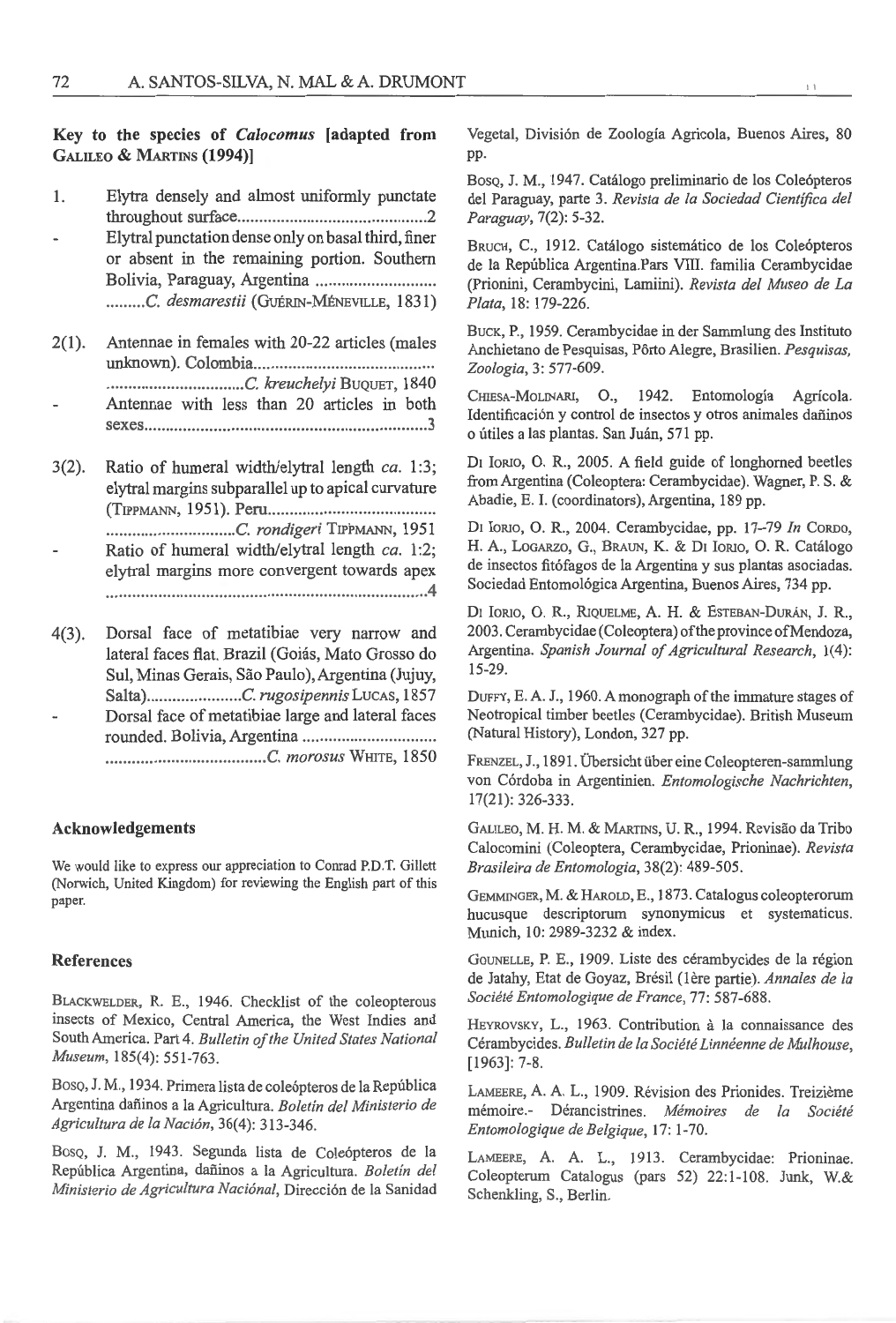

- Figs 1-6. - Calocomus rugosipennis LucAs, 1857: 1. male, dorsal view; 2. male, ventral view; 3. female, dorsal view; 4. female, ventral view; 5. male, metasternum and ventrites; 6. female, metasternum and ventrites.
- Figs 7-12. *Calocomus morosus* WHITE, 1850: 7. male, dorsal view; 8. male, ventral view; 9. female, dorsal view; 10. female, ventral view; 11. male, mestasternum and ventrites; 12. female, metasternum and ventrites.